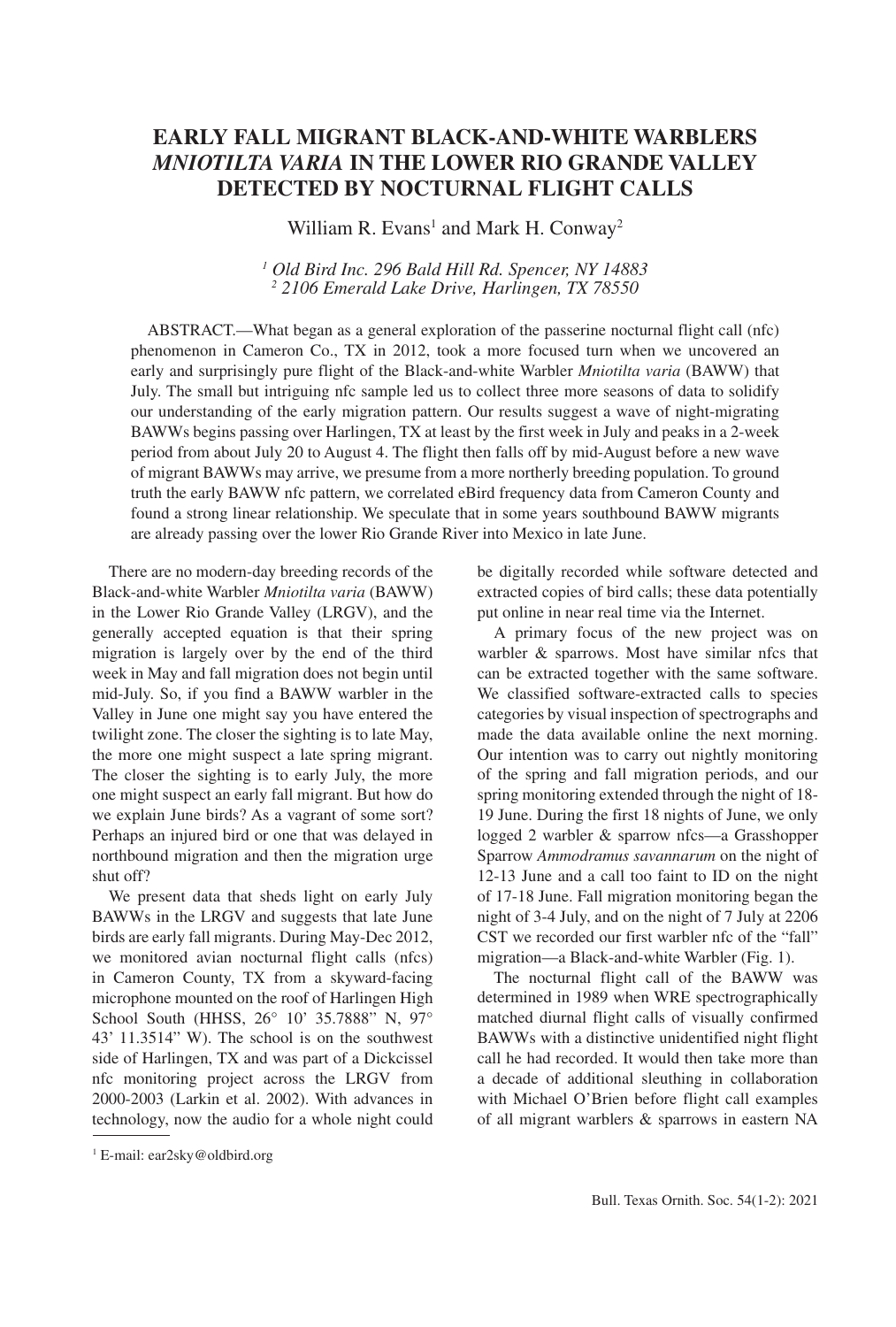

Figure 1. Spectrogram of BAWW nfc recorded 7 July 2012 over Harlingen High School South. Frequency is in kilohertz on the Y-axis and time is in milliseconds on the X-axis. The call is about 80 mS long, a bit less than 1/10 of a second.

were acquired. This was necessary to verify that no other species had a similar flight call to BAWW that needed discrimination. It turned out the nfc of BAWW is one of the more distinctive small passerine nfcs in North America; no other species is remotely similar. The Evans and O'Brien archive of visually confirmed passerine flight call descriptions for eastern NA was published in 2002 and has been an online public resource since 2017 (see link in lit. cited).

By the end of July 2012, our nightly audio recording of the sky over HHSS had resulted in 79 warbler & sparrow nfc detections, 67 identified as BAWW. While we knew BAWW is an early migrant, we did not anticipate it would be the most abundant nfc over HHSS in July. In the BAWW's peak fall migration months (Aug & Sep) in the Upper Midwest and Northeastern U.S., the BAWW nfc is typically no more than 3% of the total composition (WRE, unpubl. data). This is because other species giving nfcs are migrating along with them. In the July 2012 data from HHSS, more than 75% of the total nfcs were BAWW. The 12 non-BAWW calls recorded in July 2012 were identified as 1 Savannah Sparrow *Passerculus sandwichensis*, 3 Grasshopper Sparrows, 1 Yellow Warbler *Setophaga petechia*  type, and 7 others too weak in amplitude to classify.

To be clear, the 67 BAWW nfcs do not represent 67 separate birds. Some individuals give more than one call when passing in range of the microphone/ detection system. And artificial light, especially during low cloud ceiling or hazy nights, can cause

an increase in the calling rate of an individual bird as well as aggregation behavior that may result in the same individual passing through the microphone's call pick-up zone multiple times. Like most high schools in the U.S., the grounds of HHSS are well lit at night. During the period of this study, these lights were brighter than those in the immediate surrounding land and residential area. While there are many bright light sources associated with the municipality of Harlingen, the school lighting produced a relatively bright island of light on the outskirts of the complex lightscape of the city.

Potential light-effected calling rate increases and aggregation phenomenon seemingly confound use of nocturnal flight calls for producing a reliable index to the numbers of birds passing. Evans and Mellinger (1999) suggested a way to counter these and other such variables by deriving an index aimed toward estimating the minimum number of vocal individuals passing. They termed it the "MIP" method. A major component of this method, which can be used alone or with other algorithms, is to estimate the typical time an individual bird of a particular species would take to pass through a microphone's call pickup region. One then lumps all calls of a species occurring within that interval as 1 detected individual. After evaluating tens of hours of nocturnal flight call recordings with a specific microphone, one gets a sense of the typical passage time for different species.

With a similar microphone design as this BAWW study, Evans and Mellinger (1999) used a 1-minute interval to produce a MIP index for Grasshopper and Savannah Sparrow nfcs. Using the same microphone design as this BAWW study, Evans et al. (2017) used a very conservative 15-minute interval to quantify the occurrence of an unknown flight call in southern Mexico. A longer summation interval leads to more certainty in quantifying different individuals, but more likelihood of undercounting. The optimum summation interval depends on the species involved, study site characteristics, and specific goals of a study.

In our 2012 study at HHSS we chose a 1-minute interval. For example, there were 2 nights (21-22, 22-23 July) where a rapid series of BAWW nfcs occurred, sounding like they were from the same individual. Both these nights had periods where the calling pattern suggested birds were disoriented in the light. The first night had 11 BAWW nfcs within 30 seconds just after midnight and a single BAWW nfc at 0110 CST. Using the 1-minute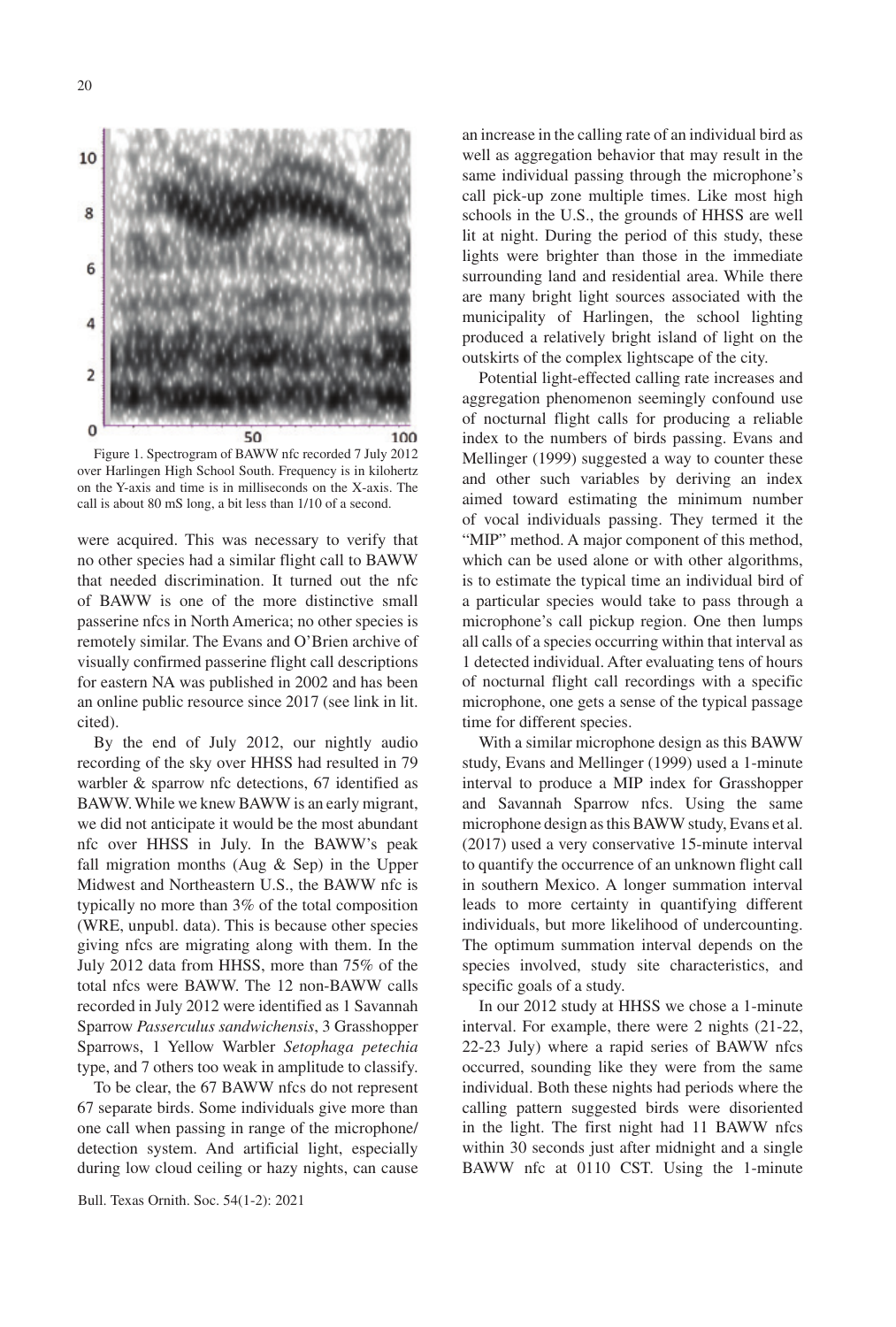rule, the first bout of calling was interpreted as 1 individual because all the calls occurred within a minute. Counting the isolated BAWW nfc at 0110 as a separate individual, the MIP count for this night was determined to be 2. Applying this method to the whole month of July 2012, 67 individual BAWW nfcs translated to a MIP total of 38. The MIP total is also not the actual number of individuals passing over. It is an estimate of the minimum number of vocal individuals passing that is likely a more accurate passage rate activity index than a total call count, especially when isolated artificial light sources are involved.

## METHODS

To investigate whether the 2012 BAWW nfc phenomenon was regular at HHSS, we set out to record nfcs again in the years that followed. As in 2012, we recorded 9 hours of monaural audio per night from 2000-0500 CST (UTC-6) using an Old Bird 21c microphone (Old Bird, Ithaca, NY) aimed at the night sky (Fig. 2). This microphone has a hypercardioid sensitivity pattern and is designed to have acute directional sensitivity in the 2-10 kHz range—for a rough sense of the pickup pattern, imagine a 60-degree cone expanding well up into the sky along with a zone of omnidirectional sensitivity closer to the microphone. The microphone's maximum detection range for warbler and sparrow nfcs is estimated to be roughly 300 m.

We used about 30 m of cable to transfer the audio signal from the microphone to a Turtle Beach Amigo II sound card, which was connected to a PC running Windows 7 in MHC's biology classroom. Audio was automatically recorded to the PC nightly with Easy HiQ software (now obsolete) at 22050 Hz sampling rate and 16-bit resolution in WAV file format. We aimed to begin recording each year in early July.

To extract BAWW nfcs from the all-night audio, we ran Tseep software (Old Bird, Ithaca, NY) either in real-time (2012) or later on the recorded 9-hr audio files to automatically extract short transient sounds in the 6-10 kHz frequency band. WRE then visually analyzed spectrograms of the short clips using GlassOFire software (Old Bird, Ithaca, NY) to separate avian nfcs from non-calls, and to manually classify nfcs to species categories. The GlassOFire spectrograms were computed with a 128-sample Hamming window, a hop size of 1

**TEMP** 

Figure 2. Old Bird 21c microphone located on the roof of HHSS in spring 2012.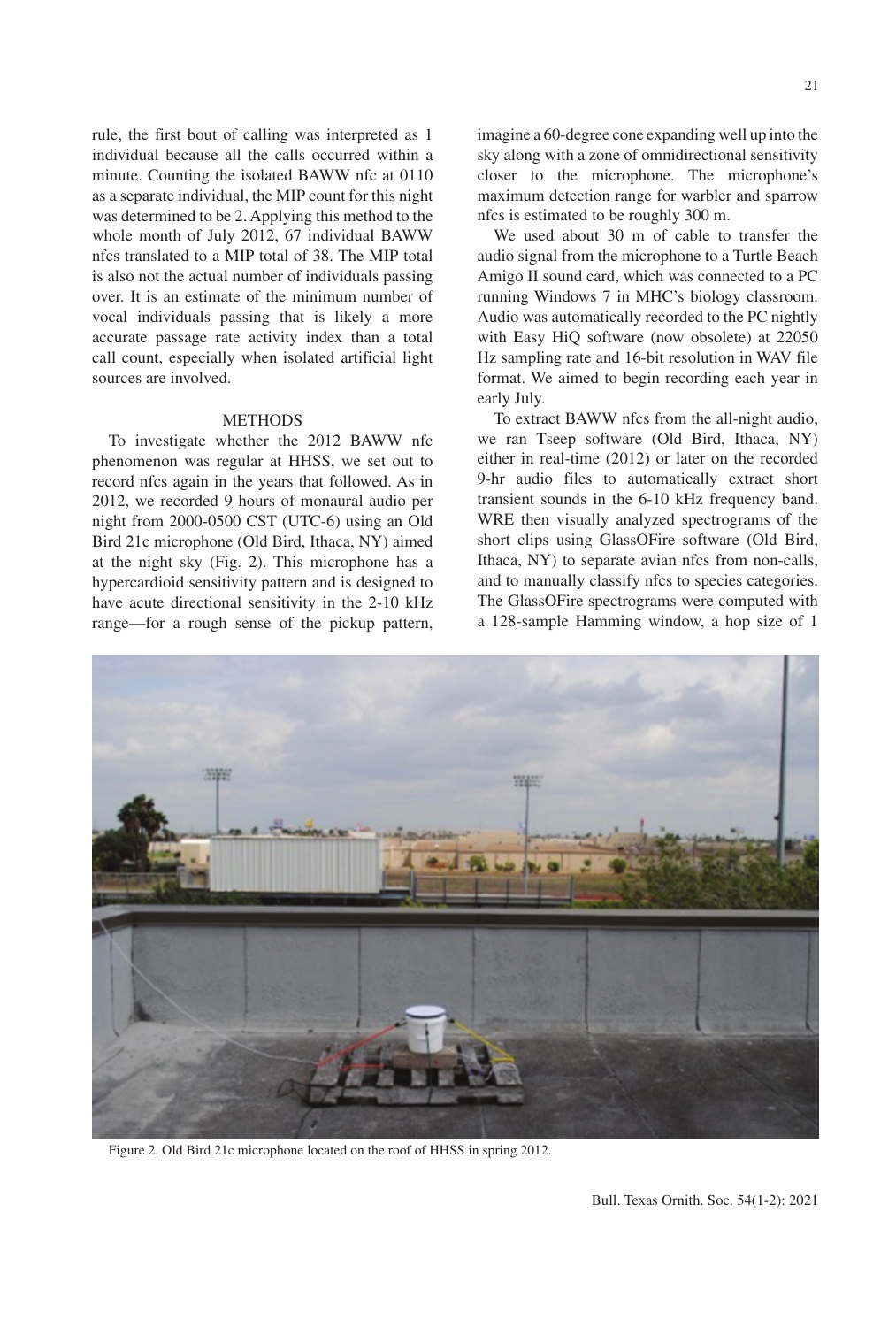sample, and a DFT size of 256 samples. Evans and O'Brien (2002) served as the basis for assigning calls to species categories. BAWW nfc occurrence data was converted to an estimate of the minimum number of individuals acoustically detected (MIP total) using the 1-minute rule as in 2012.

To explore the possibility of independent ground-truthing, we followed Gyekis et al. (2019) in comparing eBird observations with our nfc data. We downloaded Cameron County TX eBird frequency data for the BAWW from July & August for 2011-2020 (eBird 2021). These eBird data indicate the proportion of checklists with BAWW reports per "eBird week", where a month is divided into 4 weeks, the first 3 are standard weeks with 7 days and the last week contains whatever number of days to finish the month. In our case, the final eBird week of July and August each contained 10 days. We then carried out Pearson product-moment correlation to determine the strength of the linear relationship between weekly changes among our BAWW nfc MIP data and the weekly percentage of eBird checklists with BAWW reports. To account for the different number of days in an eBird week, nfc MIP totals per eBird week were divided by the number of days in an eBird week to come up with a nightly average per eBird week, which was used as the nfc variable.

#### **RESULTS**

To augment our 2012 data, we attempted to obtain additional nfc data from early July through August 2013-2017. Technical problems led to incomplete, unusable datasets in 2013 and 2017. We were successful in obtaining three years of additional data (2014-2016), which gave us four total seasons of data for our analysis. For this report, we evaluated continuous nightly recordings from 2000-0500 CST over the dates noted below:

- 2012: 3 July—1 September
- 2014: 3 July—1 September
- 2015: 7 July—1 September
- 2016: 11 July—1 September

Figure 3 shows the combined-year nightly average BAWW nfc MIP total per eBird week. Table 1 shows the BAWW nfc MIP totals per standard week per year. For a standard week when all 4 years recorded each of the 7 nights, there were 28 stationnights recorded. All combined-year standard weeks in the study had 28 station-nights recorded except the first 2 weeks. In the week of July 1-7, only 11 of 28 potential station nights were recorded, so the bar for that week in Figure 3 may be underrepresented. For the week of 8-14 July, 25 of 28 potential stationnights were recorded, so the bar for that week in Figure 3 may be a bit underrepresented.



Combined-year nightly average BAWW nfc MIP total per eBird week

Figure 3. Bars shows the nightly average BAWW nfc MIP total per eBird week for the combined four years of study.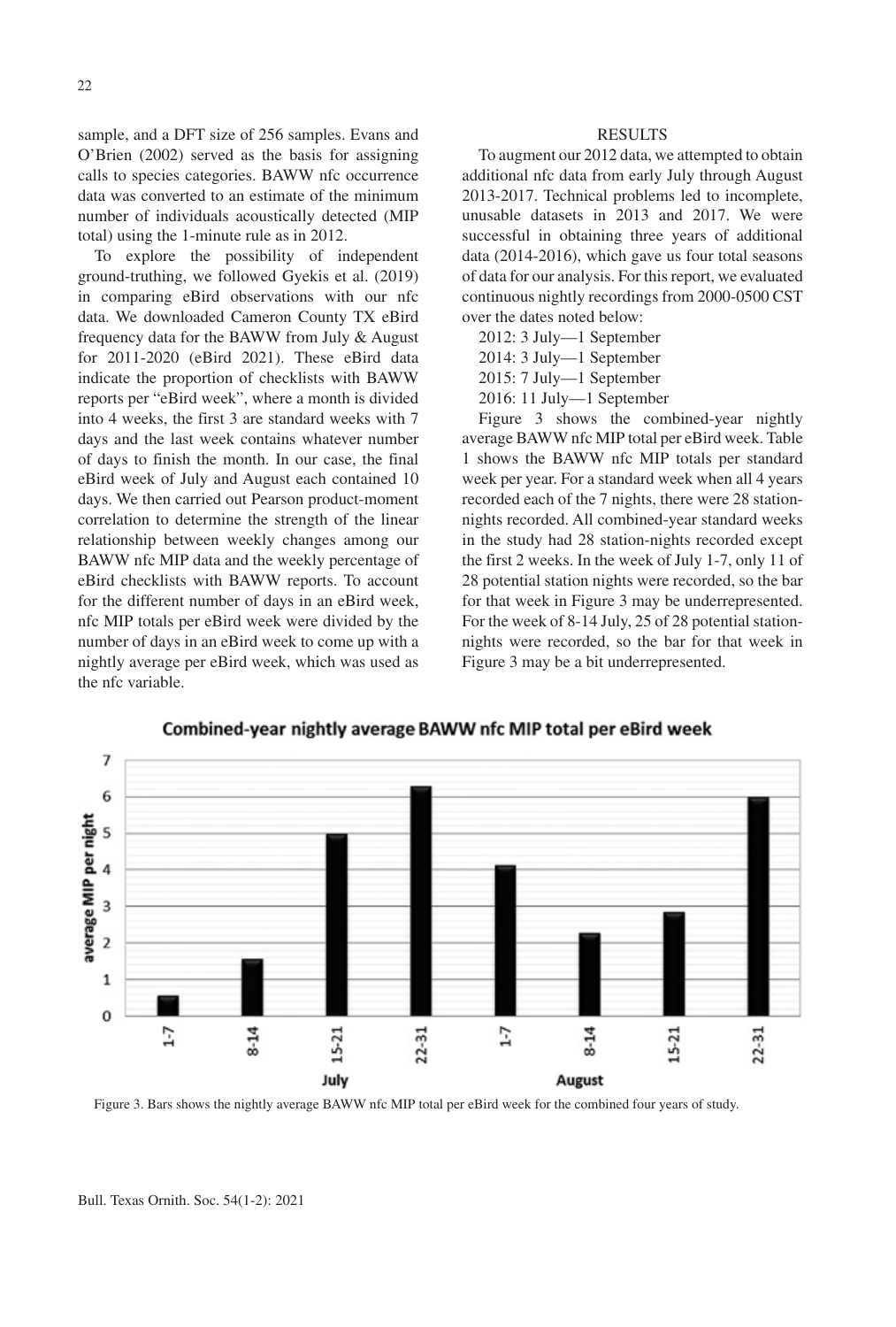| $\sim$ $\sim$<br>$\tilde{}$ |                |                |                |             |
|-----------------------------|----------------|----------------|----------------|-------------|
| Week dates                  | 2012           | 2014           | 2015           | 2016        |
| $1 - 7*$                    | $\mathbf{1}$   | 3              | $0^*$          | nd          |
| $8 - 14*$                   | $\mathfrak{2}$ | $\overline{4}$ | 5              | $0^*$       |
| $15 - 21$                   | 17             | $\tau$         | 3              | $\,$ 8 $\,$ |
| $22 - 28$                   | 14             | 13             | 14             | 7           |
| $29-4$                      | 3              | 26             | 7              | 10          |
| $5 - 11$                    | $\overline{4}$ | 1              | $\overline{4}$ | 6           |
| $12 - 18$                   | $\overline{4}$ | 1              | $\mathbf{0}$   | 5           |
| 19-25                       | 5              | 8              | 3              | 42          |
| $26-1$                      | 1              | 4              | $\theta$       | 12          |
|                             |                |                |                |             |

Table 1. BAWW nfc MIP totals per standard week per year (1 July—1 Sep). An asterisk indicates a week with incomplete nightly coverage.

Over the 4 years of nightly July-August monitoring, 382 BAWW nfcs were detected and a MIP total of 238 was derived, 113 in July and 125 in August. Figure 3 shows a bimodal distribution of the combined-year nightly average nfc MIP total per eBird week over the 2 months, with peaks in the last 10 days of each month and a trough in the middle of August.

The eBird frequency data is based on 169 of 4692 Cameron Co. birding checklists that logged BAWW

over 10 years in the July-August period (eBird 2021). Though we did not have nfc data for 6 of these years, 10 years of eBird data was necessary in order to generate a comparable sample size with our nfc data ( $n= 169$  versus  $n = 238$  for nfc) to enable a reasonably robust statistical correlation. Figure 4 shows the percentage of eBird checklists per eBird week reporting BAWWs in July and August of 2011-2020. A bimodal pattern like that shown for BAWW nfc MIP totals in Figure 3 is indicated.

5 938 4.5 518  $\overline{4}$  $3.5$ 3 percent  $2.5$  $\overline{2}$ 495 537  $1.5$ 526  $\mathbf{1}$  $0.5$ 12 549 0 8-14  $22 - 31$ 1-7 15-21  $22 - 31$  $1 - 7$  $15 - 21$  $\frac{4}{5}$ July August

Combined 2011-2020 eBird frequency of BAWW reports per eBird week

Figure 4. Bars show the percentage of Cameron County, TX eBird checklists from 2011-2020 that reported BAWW in the designated week. The total number of eBird checklists for each week is noted atop the bars.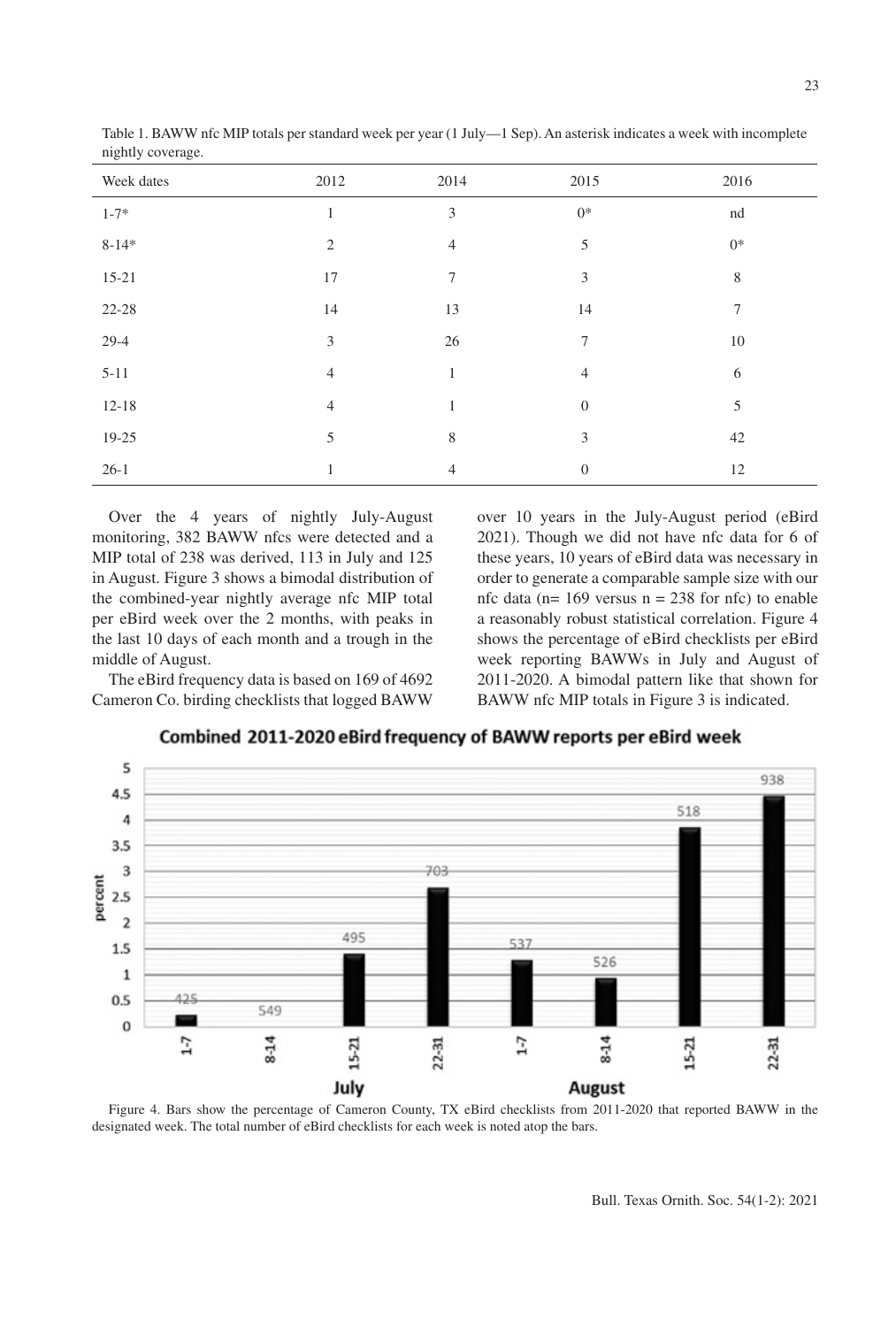24

BAWW nfc MIP data and eBird BAWW frequency data from July & August correlate moderately well  $(r = 0.66)$ . A much stronger value of  $r = 0.93$  occurs when just the first 6 eBird weeks are correlated.

#### DISCUSSION

Our BAWW flight call data from birds in active night migration indicates an early wave of migrants passes through Cameron County, TX from July through early August. The nfc data shows the wave begins at least by the first week of July. Inspecting Table 1 reveals that all 4 years show a peak in nfc MIP totals sometime in the week beginning July 15 to the week beginning July 29. The peak varied in being centered in the beginning or end of this period, and in 2016 seems less defined and more protracted. Table 1 indicates that the 2-week dip in nfc MIP totals from 5-18 August that defines the end of the wave is apparent in all 4 years. We show that this pattern of nfc detection from July through mid-August is strongly correlated with BAWW eBird frequency data for Cameron County. The strong positive correlation is benefited somewhat by the fact that both datasets begin in the early portion of fall migration at an accordingly low level.

BAWWs that compose the July through early August flight are likely from an early-breeding population in the southern portion of the species' range. The population breeding in the Texas Hill Country west, north, and east of San Antonio is the closest, beginning about 400 km north-northwest of Cameron County (eBird 2021). The southern portion of the continental BAWW breeding population extends in a broad swath northeastward from relatively dense populations in the Texas Hill Country, across lower populations in Eastern TX, toward denser populations from Southeastern Oklahoma through the Ozarks, and then eastward to denser populations in the Appalachians and vicinity (eBird 2021). To what extent these more eastern populations may migrate westward around the Gulf of Mexico and through the LRGV is unknown to us.

Figure 3 shows a steep increase in nfc MIP totals from 22-31 August. Inspection of the data for that time in Table 1 indicates the big increase is due to the high tally in 2016. None of the other 3 years show this increase. One possibility is that in 2016 a typically later arriving wave may have shown up earlier than in the other years. Perhaps this is a wave arriving from the southcentral portion of the BAWW breeding range (i.e., Ozarks, ~1000 km NNE).

Based on WRE's experience monitoring BAWW nfcs across the Upper Midwest and Northeastern U.S., late August seems too early for a wave from the northern breeding population (Northern U.S. and Southern Canada) to be passing through the LRGV—in particular, the concentration of birds that was passing on the nights of  $21-22 \& 22-23$ August 2016, which had the highest 2-night total in the 4 complete years of study (MIP total of 27).

The eBird data from 2011-2020 shows a steep increase in BAWW reports in the whole second half of August (Fig. 4). As noted, this was not the case in 3 out of 4 of our nfc monitoring seasons. We can speculate whether this might be due to early flights of a second BAWW wave that may have occurred in the additional 6 years of eBird data included in the comparison for which we have no nfc data. In any case, it makes sense that BAWWs from further away, either the Ozarks or the northern populations in the upper Midwestern US and Canada would be more variable in their time of passage through the LRGV. The further away a population is originating, the greater the time & space for weather variables to impact migration progress. Furthermore, some of these distant populations may cross the Gulf of Mexico when conditions are right or go around the western Gulf when weather is not conducive for crossing. So, the latter half of August has a lot of unknowns and possibilities at play in the timing of later BAWW flights through the LRGV, especially considering tropical storm activity in the northwestern Gulf of Mexico.

The passage of July migrant BAWWs through the LRGV appears to have relatively consistent timing, suggesting these birds are from a closer breeding population like that in the Texas Hill Country. It seems unlikely that the Hill Country population would wholly bypass the LRGV to the west, though a substantial portion may do so. This is an interesting question for future studies.

Looking at the eBird BAWW histogram for Cameron County (Fig. 5), one gets the impression that fall migration does not begin until the week of 15 July. Our nocturnal flight call data indicate there is BAWW migration over the LRGV in the first 2 weeks in July. While we did not monitor for BAWW nfcs in late June, we note that on 29 June 2012 there were 2 eBird checklists reporting BAWW in the LRGV in or close to Cameron County. One was at Resaca de la Palma State Park and the other at Estero Llano Grande State Park (4 km west of Cameron